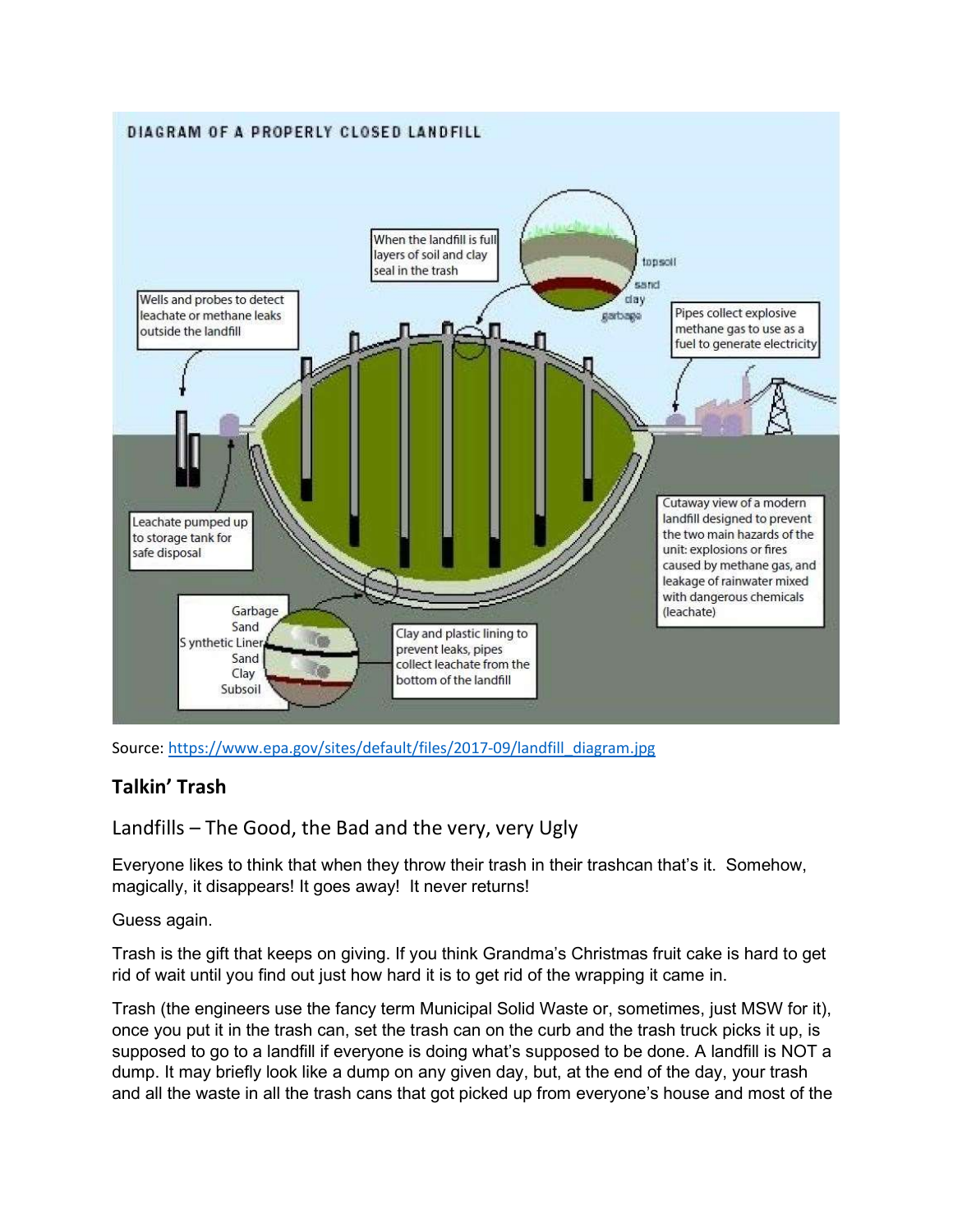businesses in town, will be covered over safely with a layer of dirt that keeps the critters out and the trash in. That's the GOOD part of the story. The cities, the counties and the State know how to do that part of the story. We've been doing it for a while and we do it pretty well if we do say so ourselves. We wish we could say that's the end of the story. We could call it a fairy tale ending and be truthful because it would be just that, a fairy tale – a fantasy that's not true. It's not true because it's not the end of the story.

The trash we put in the landfill and cover so nicely with dirt does not magically disappear. There is no trash fairy that whisks it away to trash land never to bother us again. If we've done everything right the trash stays right where we first put it, which is good. But the trash we put on top of it the next day and the next day and the day after that until we fill up the hole we made or make a mountain of trash that will last a very long time is not so good. Here's why:

- Much of the trash breaks up very slowly. So, it's going to take quite a while years, decades, even centuries – and when it does break up it can make some very nasty things. So the land the landfill takes up once it's completely filled cannot easily be used very soon.
- The nasty things brewing in the landfill have to be watched over to make sure they don't leak out. Someone has to be in charge of taking care of that.
- Some of the nasty things in landfills are liquids. Liquids are harder to keep contained. The engineers call the liquid, "leachate." The leachate is collected through drains just like the drains people put around the base of their houses to collect rain water and keep it from leaking into the house.
- The leachate, once it's collected, has to be treated about like sewer water has to be treated, the water removed and the chemicals dried out and put back in a landfill somewhere.
- So the solids don't go away for a very long time. They just get carted around and buried again – just like that fruit cake we mentioned.
- All of this costs money. All of this has to be done until EVERYTHING in landfill decays to dirt – centuries from now.
- All of this has a risk of doing something bad to peoples' health if any of the nasty stuff gets away from the people trying to keep it controlled. That's the BAD part of landfills.

The VERY, VERY UGLY part of landfills is how much the long-term care of closed landfills cost. Those facts can be summed up by the following:

- The are a little over 30 "closed" landfills in West Virginia
- On average it costs about \$100,000 each year to keep each one of those 30 landfills from leaking as best as anybody currently can.
- The cost of maintaining the closed landfills comes out of the cost everyone pays for the trash being thrown away right now, every day.
- Solid waste placed in a landfill has been estimated to release total greenhouse gases equivalent to 7 pounds of carbon dioxide for every pound of trash. Those greenhouse gases have to be captured and controlled (https://www.eesi.org/papers/view/fact-sheetlandfill-methane). That's part of the cost of the landfill operation.
- Every person in Monongalia County, on average, generates 1646 pounds of trash every year.